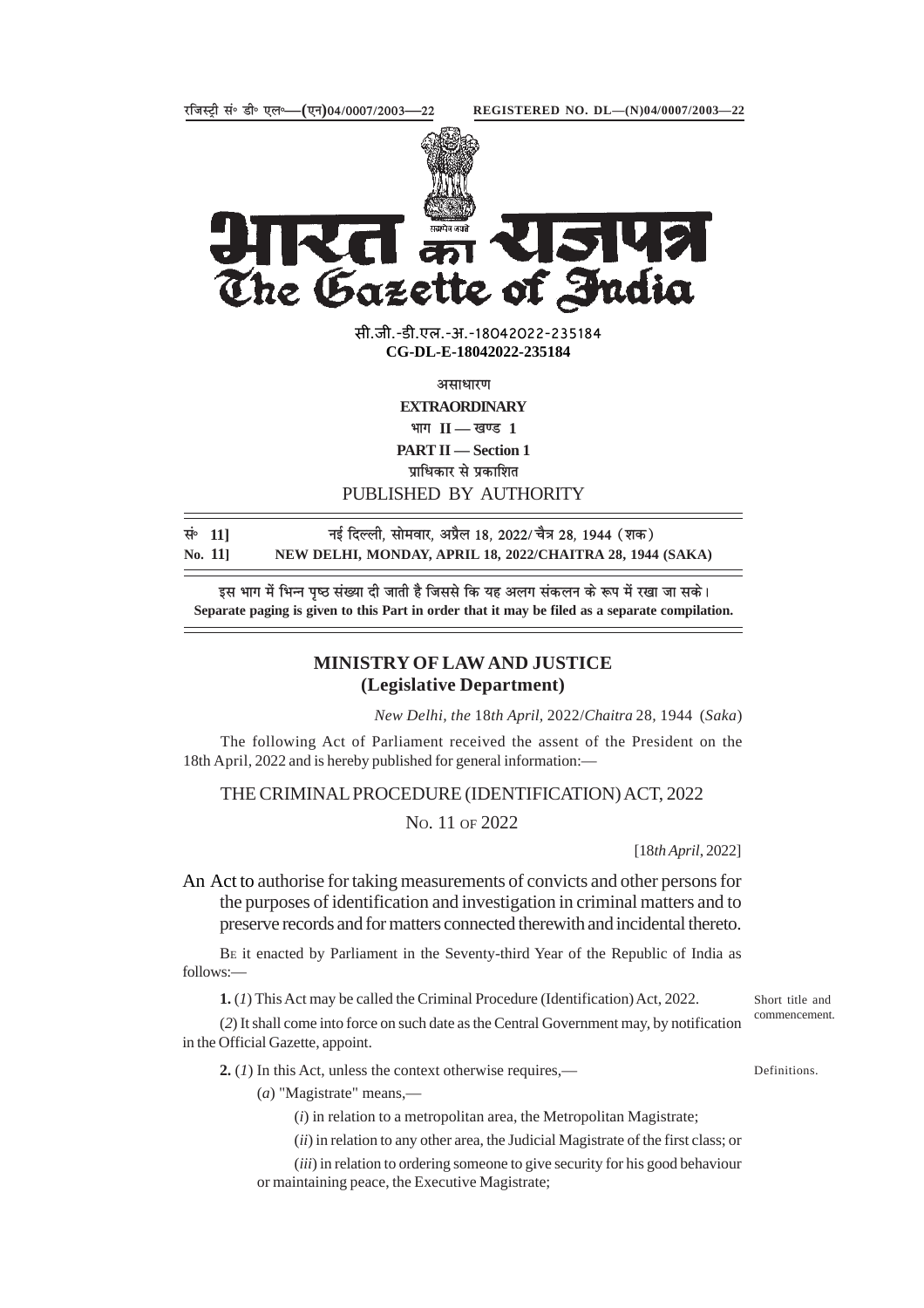|                                                                                                                                                           | $(b)$ "measurements" includes finger-impressions, palm-print impressions,<br>foot-print impressions, photographs, iris and retina scan, physical, biological samples<br>and their analysis, behavioural attributes including signatures, handwriting or any<br>other examination referred to in section 53 or section 53A of the Code of Criminal<br>Procedure, 1973; | 2 of 1974.                |
|-----------------------------------------------------------------------------------------------------------------------------------------------------------|-----------------------------------------------------------------------------------------------------------------------------------------------------------------------------------------------------------------------------------------------------------------------------------------------------------------------------------------------------------------------|---------------------------|
|                                                                                                                                                           | $(c)$ "police officer" means the officer-in-charge of a police station or an officer<br>not below the rank of Head Constable;                                                                                                                                                                                                                                         |                           |
|                                                                                                                                                           | $(d)$ "prescribed" means prescribed by rules made under this Act;                                                                                                                                                                                                                                                                                                     |                           |
|                                                                                                                                                           | (e) "prison officer" means an officer of prison not below the rank of Head Warder.                                                                                                                                                                                                                                                                                    |                           |
|                                                                                                                                                           | (2) Words and expressions used herein and not defined but defined in the Indian Penal<br>Code and the Code of Criminal Procedure, 1973 shall have the same meanings respectively<br>assigned to them in those Codes.                                                                                                                                                  | 45 of 1860.<br>2 of 1974. |
| Taking of<br>measurement.                                                                                                                                 | 3. Any person, who has been,—                                                                                                                                                                                                                                                                                                                                         |                           |
|                                                                                                                                                           | (a) convicted of an offence punishable under any law for the time being in force; or                                                                                                                                                                                                                                                                                  |                           |
|                                                                                                                                                           | $(b)$ ordered to give security for his good behaviour or maintaining peace under<br>section 117 of the Code of Criminal Procedure, 1973 for a proceeding under section 107<br>or section 108 or section 109 or section 110 of the said Code; or                                                                                                                       | 2 of 1974.                |
|                                                                                                                                                           | $(c)$ arrested in connection with an offence punishable under any law for the time<br>being in force or detained under any preventive detention law,                                                                                                                                                                                                                  |                           |
|                                                                                                                                                           | shall, if so required, allow his measurement to be taken by a police officer or a prison officer<br>in such manner as may be prescribed by the Central Government or the State Government:                                                                                                                                                                            |                           |
|                                                                                                                                                           | Provided that any person arrested for an offence committed under any law for the time<br>being in force (except for an offence committed against a woman or a child or for any offence<br>punishable with imprisonment for a period not less than seven years) may not be obliged to<br>allow taking of his biological samples under the provisions of this section.  |                           |
| Collection,<br>storing,<br>preservation<br>оf<br>measurements<br>and storing,<br>sharing,<br>dissemination,<br>destruction<br>and disposal of<br>records. | 4. (1) The National Crime Records Bureau shall, in the interest of prevention, detection,<br>investigation and prosecution of any offence under any law for the time being in<br>force,-                                                                                                                                                                              |                           |
|                                                                                                                                                           | (a) collect the record of measurements from State Government or Union territory<br>Administration or any other law enforcement agencies;                                                                                                                                                                                                                              |                           |
|                                                                                                                                                           | $(b)$ store, preserve and destroy the record of measurements at national level;                                                                                                                                                                                                                                                                                       |                           |
|                                                                                                                                                           | $(c)$ process such record with relevant crime and criminal records; and                                                                                                                                                                                                                                                                                               |                           |
|                                                                                                                                                           | $(d)$ share and disseminate such records with any law enforcement agency,                                                                                                                                                                                                                                                                                             |                           |
|                                                                                                                                                           | in such manner as may be prescribed.                                                                                                                                                                                                                                                                                                                                  |                           |

(*2*)The record of measurements shall be retained in digital or electronic form for a period of seventy-five years from the date of collection of such measurement:

Provided that where any person, who has not been previously convicted of an offence punishable under any law with imprisonment for any term, has had his measurements taken according to the provisions of this Act, is released without trial or discharged or acquitted by the court, after exhausting all legal remedies, all records of measurements so taken shall, unless the court or Magistrate, for reasons to be recorded in writing otherwise directs, be destroyed from records.

(*3*) The State Government and Union territory Administration may notify an appropriate agency to collect, preserve and share the measurements in their respective jurisdictions.

of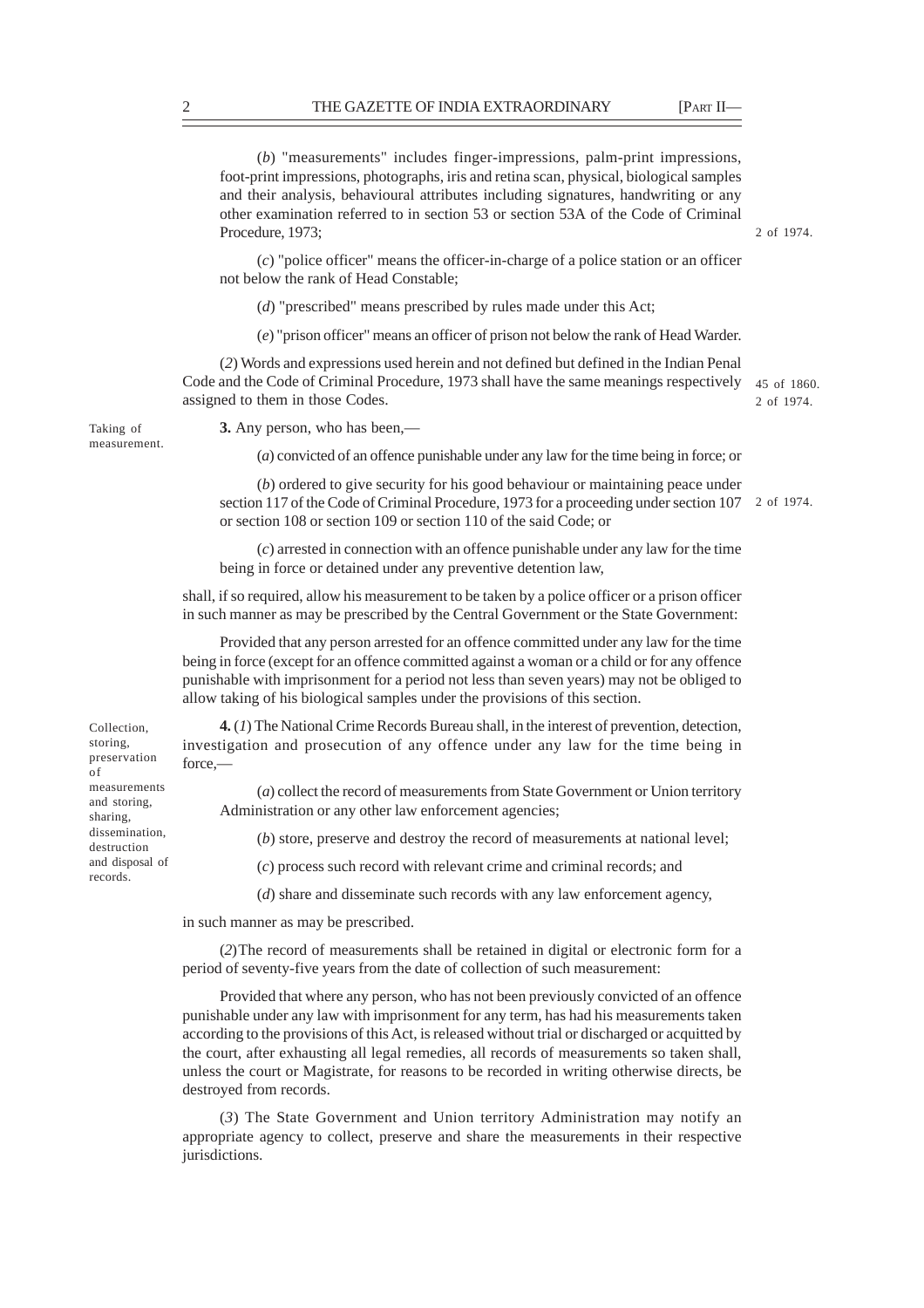2 of 1974.

45 of 1860.

**5.** Where the Magistrate is satisfied that, for the purpose of any investigation or proceeding under the Code of Criminal Procedure, 1973 or any other law for the time being in force, it is expedient to direct any person to give measurements under this Act, the Magistrate may make an order to that effect and in that case, the person to whom the order relates shall allow the measurements to be taken in conformity with such directions.

**6.** (*1*) If any person who is required to allow the measurements to be taken under this Act resists or refuses to allow taking of such measurements, it shall be lawful for the police officer or prison officer to take such measurements in such manner as may be prescribed.

(*2*) Resistance to or refusal to allow the taking of measurements under this Act shall be deemed to be an offence under section 186 of the Indian Penal Code.

7. No suit or any other proceeding shall lie against any person for anything done, or Bar of suit. intended to be done in good faith under this Act or any rule made thereunder.

**8.** (*1*) The Central Government or the State Government may, by notification in the Official Gazette, make rules for carrying out the purposes of this Act.

(*2*) In particular, and without prejudice to the generality of the foregoing provisions, such rules may provide for all or any of the following matters, namely:—

(*a*) the manner of taking measurements under section 3;

(*b*) the manner of collection, storing, preservation of measurements and sharing, dissemination, destruction and disposal of records under sub-section (*1*) of section 4;

(*c*) the manner of taking of measurements under sub-section (*1*) of section 6;

(*d*) any other matter which is to be prescribed, or in respect of which provision is to be made.

(*3*) Every rule made by the Central Government under this Act shall be laid, as soon as may be after it is made, before each House of Parliament, while it is in session, for a total period of thirty days which may be comprised in one session or two or more successive sessions, and if, before the expiry of the session immediately following the session or the successive sessions aforesaid, both Houses agree in making any modification in the rule or both Houses agree that the rule should not be made, the rule shall thereafter have effect only in such modified form or be of no effect, as the case may be; so, however, that any such modification or annulment shall be without prejudice to the validity of anything previously done under that rule.

(*4*) Every rule made by the State Government under this Act shall be laid, as soon as may be after it is made, before each House of the State Legislature where it consists of two Houses, or where such Legislature consists of one House, before that House.

**9.** (*1*) If any difficulty arises in giving effect to the provisions of this Act, the Central Power to Government may, by order, published in the Official Gazette, make such provisions not inconsistent with the provisions of this Act as appear to it to be necessary for removing the difficulty: remove difficulties.

Provided that no such order shall be made under this section after the expiry of three years from the commencement of this Act.

(*2*) Every order made under this section shall be laid, as soon as may be after it is made, before each House of Parliament.

33 of 1920.

**10.** (*1*) The Identification of Prisoners Act, 1920 is hereby repealed.

Repeal and saving.

(*2*) Notwithstanding such repeal, anything done or any action taken or purported to have done or taken including any rule, regulation, or any proceedings taken, any rule made or any direction given or any proceedings taken or any penalty or fine imposed under the repealed Act shall, in so far as it is not inconsistent with the provisions of this Act, be deemed to have been done or taken under the corresponding provisions of this Act.

Magistrate to direct a person to give measurements.

Power of

Resistance to allow taking of measurements.

Power to make rules.